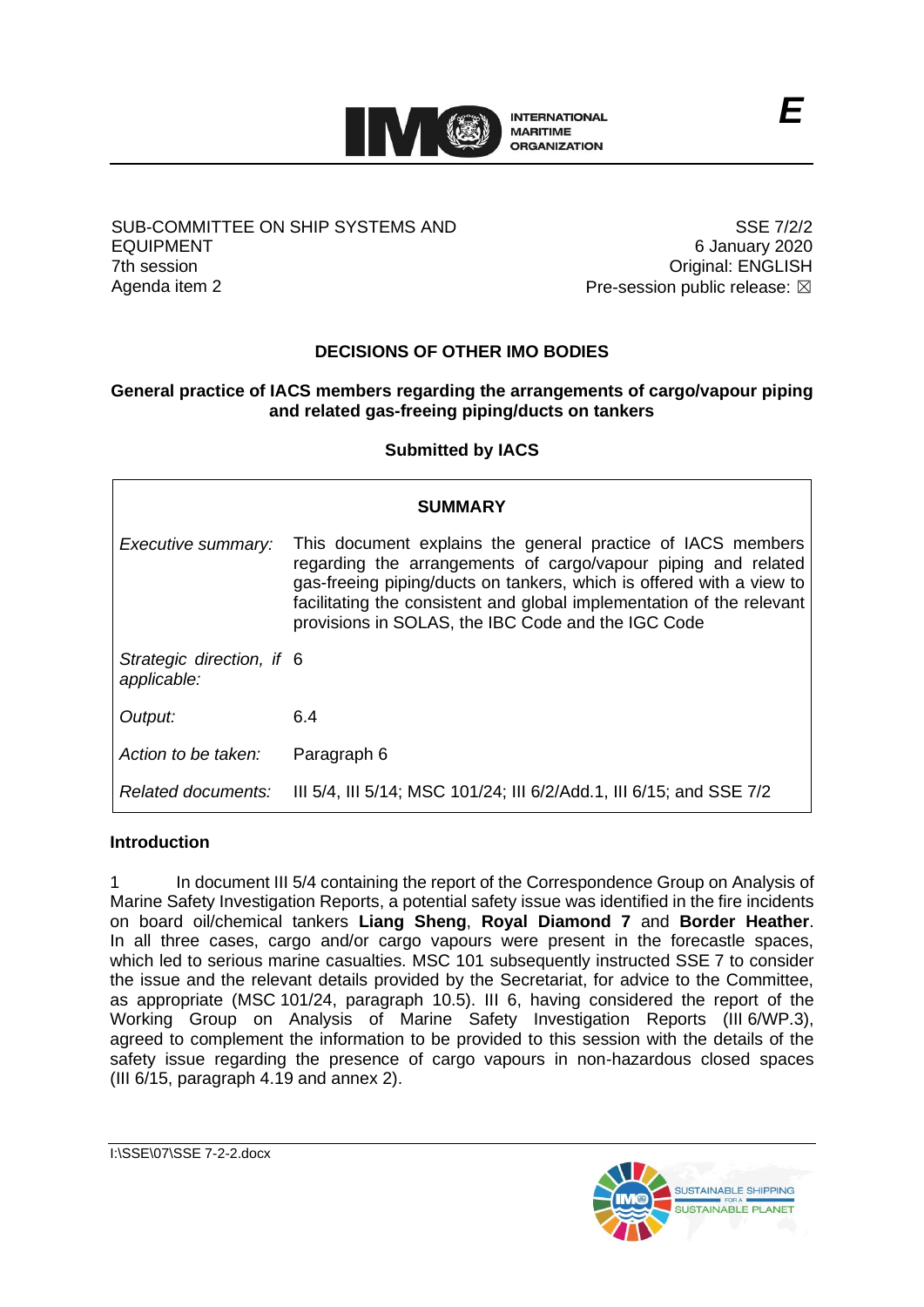## **Discussion**

2 In annex 2 of III 6/15, it is stated that:

"In the case of the oil/chemical tanker **Liang Sheng** (C0009521), cargo vapours entered the forecastle stores, or bosun's stores, via cargo piping connected to a pipe that extended from the forecastle stores' ventilation ducting to the cargo deck; the purpose of the line being to evacuate gas from the vessel's cargo tanks using the ventilation fan"; and

"In the cases of the 2008-built oil/chemical tanker **Royal Diamond 7** (C0008579) and the 2004-built oil/chemical tanker **Border Heather** (C0006331), cargo vapours entered the forecastle stores when the gas evacuation line was connected to the cargo piping. The cargo vapours entered the forecastle stores through openings in the supply duct for the gas extractor fan."

- 3 From the official investigation reports, the reasons for these incidents are given as:
	- .1 On board **Liang Sheng**, unauthorized ventilation pipes were fitted and connected to the cargo system by spool pieces. "In this incident, the two ventilation pipelines have been connected to the cargo lines before the fan was started. Through these ventilation pipelines, the LAB vapour might have spread into the forecastle store room".
	- .2 On board **Border Heather**, the gas-freeing fan was located in the gas-freeing fan room located in the forecastle area and the gas-freeing piping was permanently connected to the main cargo lines. "The safe operation of the system relied on the operators closing the isolating valves on every occasion, when the system was shut down, it further relied on these valves not leaking. In the event of human error, resulting the isolating valves being left open. the only device that could maintain the system's integrity was the non-return valve between the two systems. Failure of this valve could then, while loading cargo, result in leakage of cargo into the gas-freeing room".

4 In this regard, the Sub-Committee is advised, as follows, regarding the general practice of IACS members: the cargo piping systems are confined within cargo areas; the cargo tank venting systems are confined within cargo areas; and the gas-freeing fan(s)/blower(s), as well as relating air supplying piping/ducts, may be located outside of cargo areas with some limitations on their arrangement and operation.

5 Taking into account the foregoing, IACS has developed a document explaining the general practice of IACS members regarding the arrangements of cargo/vapour piping and related gas-freeing piping/ducts on tankers, a copy of which is provided in the annex to this document.

## **Action requested of the Sub-Committee**

6 The Sub-Committee is invited to consider the foregoing and the IACS members' general practice, as set out in the annex, and decide, as appropriate.

\*\*\*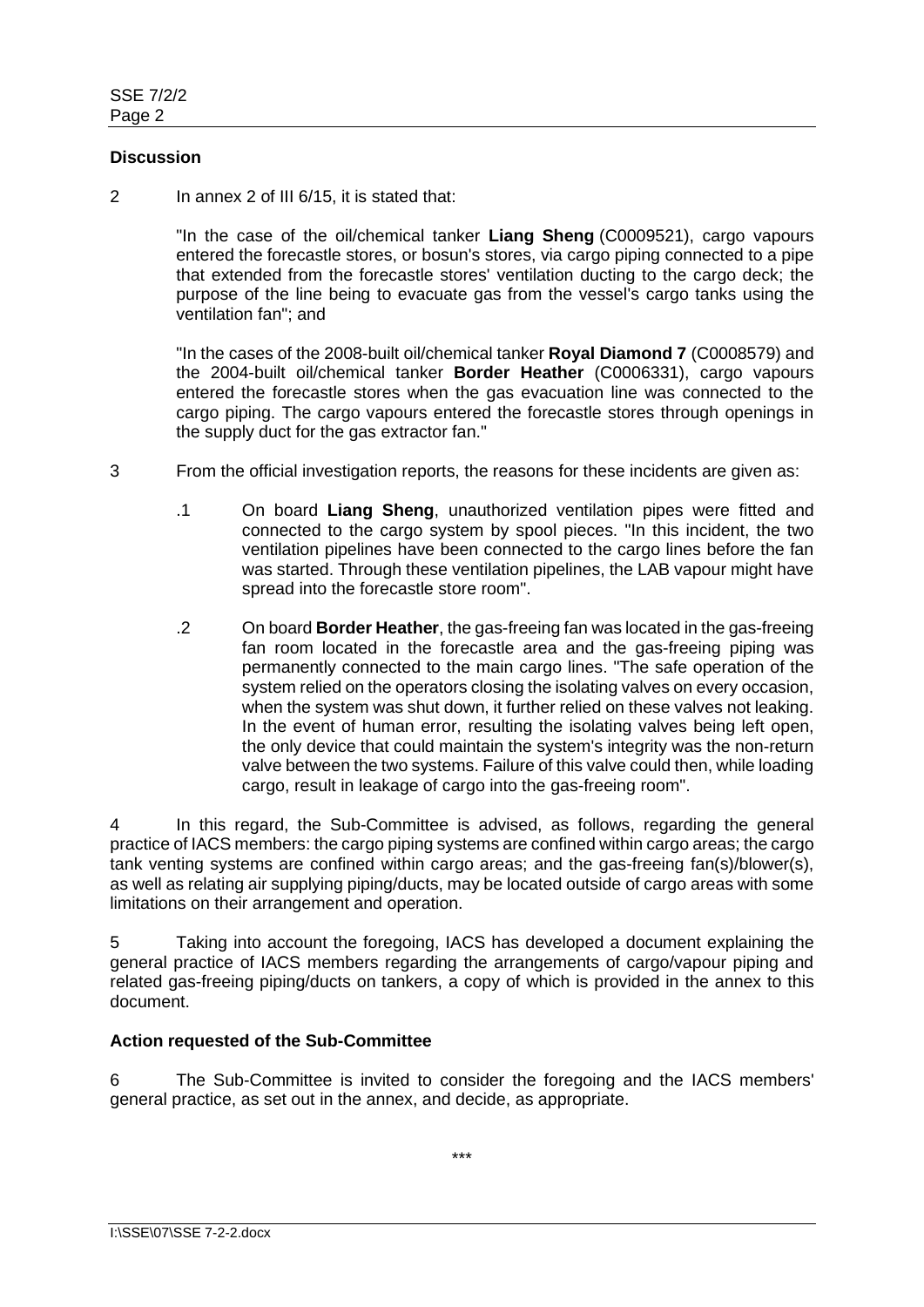## **ANNEX**

#### **GENERAL PRACTICE OF IACS MEMBERS REGARDING THE ARRANGEMENTS OF CARGO/VAPOUR PIPING AND RELATED GAS-FREEING PIPING/DUCTS ON TANKERS**

This general practice is related to the following provisions in SOLAS, the IBC Code and the IGC Code:

## **SOLAS regulation II-2/4.5.6.1**

5.6.1 Arrangements for purging and/or gas-freeing shall be such as to minimize the hazards due to dispersal of flammable vapours in the atmosphere and to flammable mixtures in a cargo tank.

#### **SOLAS regulation II-2/16.3.2.1 and II-2/16.3.2.2**

3.2.1 When the ship is provided with an inert gas system, the cargo tanks shall first be purged in accordance with the provisions of regulation 4.5.6 until the concentration of hydrocarbon vapours in the cargo tanks has been reduced to less than 2% by volume. Thereafter, gas-freeing may take place at the cargo tank deck level.

3.2.2 When the ship is not provided with an inert gas system, the operation shall be such that the flammable vapour is discharged initially through:

- .1 the vent outlets as specified in regulation 4.5.3.4;
- .2 outlets at least 2 m above the cargo tank deck level with a vertical efflux velocity of at least 30 m/s maintained during the gas-freeing operation; or
- .3 outlets at least 2 m above the cargo tank deck level with a vertical efflux velocity of at least 20 m/s and which are protected by suitable devices to prevent the passage of flame.

## **IBC Code, sections 3.1.2 and 3.1.4**

3.1.2 Cargo piping shall not pass through any accommodation, service or machinery space other than cargo pump-rooms or pump-rooms.

3.1.4 If cargo piping systems or cargo ventilation systems are to be separated, this separation may be achieved by the use of design or operational methods. Operational methods shall not be used within a cargo tank and shall consist of one of the following types:

- .1 removing spool-pieces or valves and blanking the pipe ends;
- .2 arrangement of two spectacle flanges in series, with provisions for detecting leakage into the pipe between the two spectacle flanges.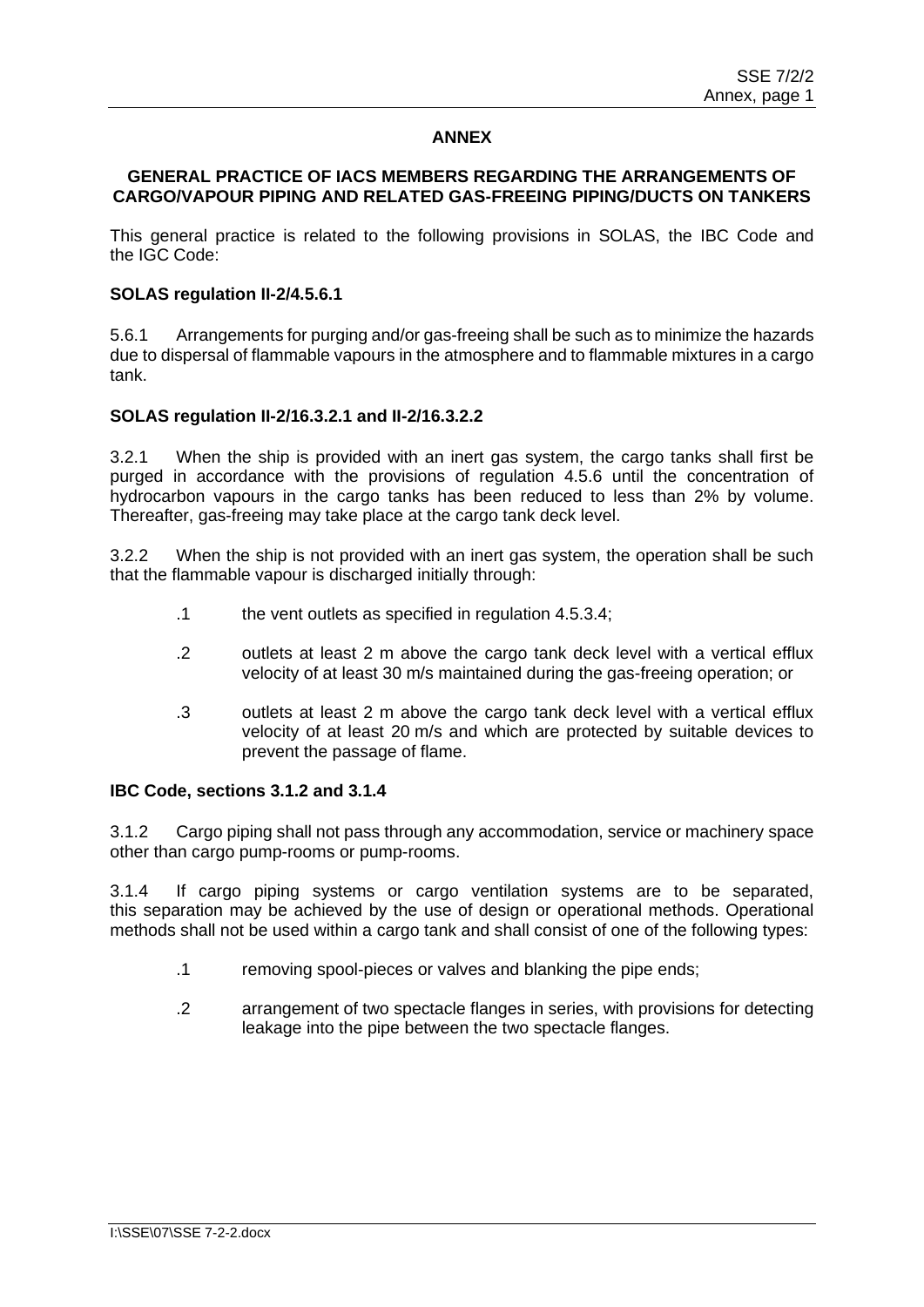#### **IBC Code, section 3.5.3**

3.5.3 Bilge pumping arrangements for cargo pump-rooms, pump-rooms, void spaces, slop tanks, double-bottom tanks and similar spaces shall be situated entirely within the cargo area except for void spaces, double-bottom tanks and ballast tanks where such spaces are separated from tanks containing cargo or residues of cargo by a double bulkhead.

#### **IBC Code, section 8.6.1**

8.6.1 The arrangements for gas-freeing cargo tanks used for cargoes other than those for which open venting is permitted shall be such as to minimize the hazards due to the dispersal of flammable or toxic vapours in the atmosphere and to flammable or toxic vapour mixtures in a cargo tank. Accordingly, gas-freeing operations shall be carried out such that vapour is initially discharged:

- .1 through the vent outlets specified in 8.3.4 and 8.3.5; or
- .2 through outlets at least 2 m above the cargo tank deck level with a vertical exit velocity of at least 30 m/s maintained during the gas-freeing operation; or
- .3 through outlets at least 2 m above the cargo tank deck level with a vertical exit velocity of at least 20 m/s which are protected by suitable devices to prevent the passage of flame.

When the flammable vapour concentration at the outlets has been reduced to 30% of the lower flammable limit and, in the case of a toxic product, the vapour concentration does not present a significant health hazard, gas-freeing may thereafter be continued at cargo tank deck level.

## **IGC Code (resolution MSC.370(93)), section 5.2.2.1**

- 5.2.2.1 Any piping system that may contain cargo liquid or vapour shall:
	- .1 be segregated from other piping systems, except where interconnections are required for cargo-related operations such as purging, gas-freeing or inerting. The requirements of 9.4.4 shall be taken into account with regard to preventing back-flow of cargo. In such cases, precautions shall be taken to ensure that cargo or cargo vapour cannot enter other piping systems through the interconnections;
	- .2 except as provided in chapter 16, not pass through any accommodation space, service space or control station or through a machinery space other than a cargo machinery space;
	- .3 be connected to the cargo containment system directly from the weather decks except where pipes installed in a vertical trunkway or equivalent are used to traverse void spaces above a cargo containment system and except where pipes for drainage, venting or purging traverse cofferdams;
	- .4 be located in the cargo area above the weather deck except for bow or stern loading and unloading arrangements in accordance with 3.8, emergency cargo jettisoning piping systems in accordance with 5.3.1, turret compartment systems in accordance with 5.3.3 and except in accordance with chapter 16; and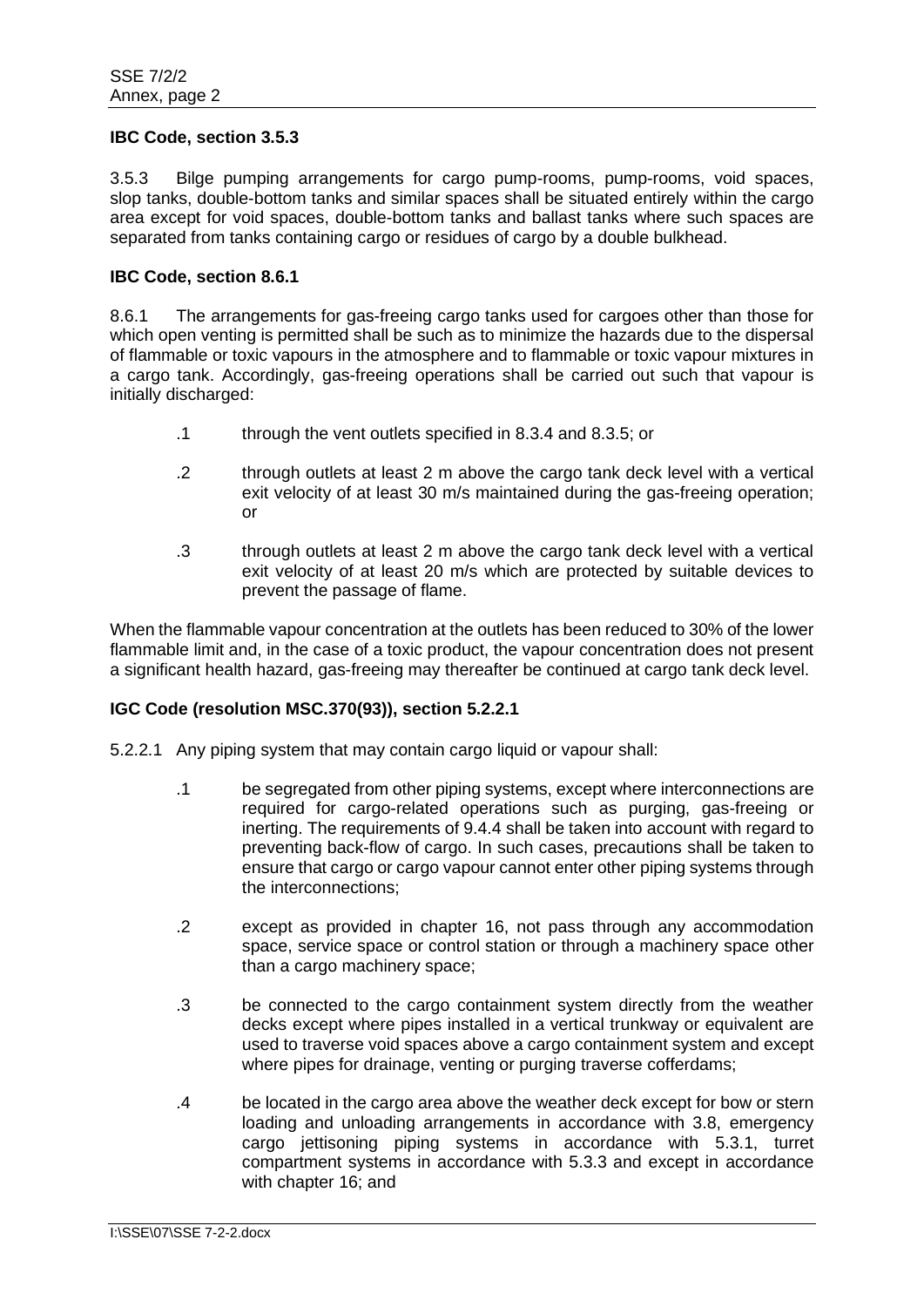.5 be located inboard of the transverse tank location requirements of 2.4.1, except for athwartship shore connection piping not subject to internal pressure at sea or emergency cargo jettisoning piping systems.

# **General Practice**

For tankers, all cargo piping (including cargo tank venting piping, relief valve discharge piping, cargo tank purging and gas-freeing piping/ducts) except for bow or stern loading and unloading arrangement, should be arranged within the cargo areas, as defined in SOLAS regulation II-2/3.6, section 1.3.6 of the IBC Code and section 1.2.7 of the IGC Code, and meet other related requirements in SOLAS, the IBC Code and the IGC Code. However, gas-freeing air-supply fan(s)/blower(s) and related air-supply piping/ducts may be located in the forecastle area, outside of the cargo area, subject to the following:

- .1 the air-supply piping/ducts should not be permanently connected to cargo piping or cargo tank venting piping/ducts and;
	- .1 the connection should be made with detachable connections (e.g. spool pieces, detachable ducts/hoses, etc.) and shut-off valves or dampers;
	- .2 a shut-off valve/damper should be fitted at the fan/blower side, with a shut-off valve/damper and a non-return valve at the cargo side;
	- .3 the shut-off valve or damper at the fan/blower side should be open after air-supply fan(s)/blower(s) is/are started;
	- .4 the shut-off valve or damper at the fan/blower side should be automatically closed when air-supply fan(s)/blower(s) is/are stopped;
	- .5 when the air-supply duct is arranged penetrating through forecastle space bulkhead, the shut-off valve should be fitted directly on the bulkhead; and
- .2 the air-supply piping/duct, from air inlet of the fan(s)/blowers till the connection to detachable duct, hose, or spool pieces, as well as its air intake, should be arranged out of cargo area and in gas safe areas; and the air intake should be directly led from weather deck;
- .3 when not being used in gas-freeing operation, such a connection (detachable duct, hose, or spool pieces) should be dismantled, with all the openings closed with blank flanges; and a warning plate should be provided at vicinity of each opening, stating "This opening is to be closed with blank flange when not in gas-freeing operation";
- .4 the air-supply fan(s)/blower(s), as well as the associated piping/ducts, should not be used for any other purpose;
- .5 the air-supply fan(s)/blower(s) should be of non-sparking type, as per IACS UR F29;